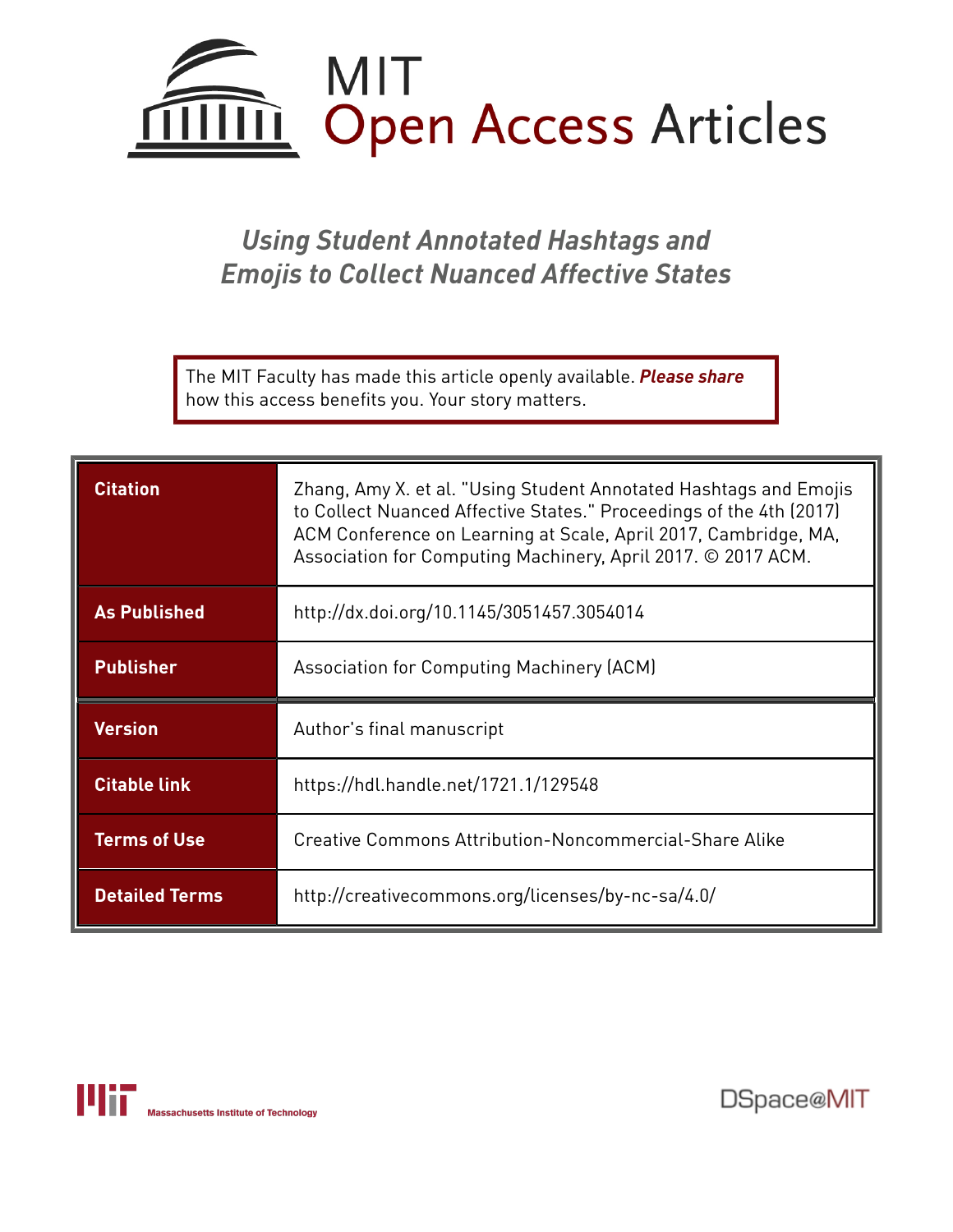## <span id="page-1-0"></span>**Using Student Annotated Hashtags and Emojis to Collect Nuanced Affective States**

Amy X. Zhang MIT CSAIL Cambridge, MA, USA axz@mit.edu

Michele Igo University of California, Davis Davis, CA, USA mmigo@ucdavis.edu

Marc Facciotti University of California, Davis Davis, CA, USA mtfacciotti@ucdavis.edu

David Karger MIT CSAIL Cambridge, MA, USA karger@mit.edu

## **ABSTRACT**

Determining affective states such as confusion from students' participation in online discussion forums can be useful for instructors of a large classroom. However, manual annotation of forum posts by instructors or paid crowd workers is both time-consuming and expensive. In this work, we harness affordances prevalent in social media to allow students to self-annotate their discussion posts with a set of hashtags and emojis, a process that is fast and cheap. For students, selfannotation with hashtags and emojis provides another channel for self-expression, as well as a way to signal to instructors and other students on the lookout for certain types of messages. This method also provides an easy way to acquire a labeled dataset of affective states, allowing us distinguish between more nuanced emotions such as confusion and curiosity. From a dataset of over 25,000 discussion posts from two courses containing self-annotated posts by students, we demonstrate how we can identify linguistic differences between posts expressing confusion versus curiosity, achieving 83% accuracy at distinguishing between the two affective states.

#### **Author Keywords**

Massive Open Online Courses (MOOCs); Forums; Emotion; Hashtags; Emojis; Confusion; Curiosity; Online Discussion.

#### **ACM Classification Keywords**

H.5.3. Group and Organization Interfaces: Asynchronous interaction; Web-based interaction

## **INTRODUCTION**

Many large courses today use online discussion forums in order to allow educators and students to help one another understand the material. However, in a large course, it can be

*L@S 2017, April 20–21, 2017, Cambridge, MA, USA.*

Copyright © 2017 ACM ISBN 978-1-4503-4450-0/17/04 ...\$15.00. http://dx.doi.org/10.1145/3051457.3054014



Figure 1. The comment box in Nota Bene that allows the author to add multiple hashtags, along with shortcut emoji buttons, to their post.

difficult for instructors to find the students and the comments that need the most assistance, especially if they do not have the capacity to read or respond to every comment. As a result, researchers have become interested in predicting the emotions that student convey in online discussion threads in order to provide further attention to particular students and threads. To do this, prior studies have developed labeled datasets through manually tagging students' posts with their affect using crowd workers hired from systems such as Mechanical Turk [\[1,](#page-4-0) [5\]](#page-4-1). Particular categories that have been annotated include confusion, sentiment, and urgency, among others. However, it is time-consuming and costly to have instructors or paid crowd workers annotate posts.

Additionally, annotations by paid crowd workers are made by people that are likely not acquainted with the course or the material in question. This may make it difficult to distinguish between more nuanced affective states, such as *confusion* and *curiosity*. In prior work predicting confusion, the appearance of a question mark was found to be the most important feature [\[5\]](#page-4-1). However, this does not adequately distinguish confusion from curiosity, as shown in the following examples that have been annotated by the author of the question:

Permission to make digital or hard copies of all or part of this work for personal or classroom use is granted without fee provided that copies are not made or distributed for profit or commercial advantage and that copies bear this notice and the full citation on the first page. Copyrights for components of this work owned by others than ACM must be honored. Abstracting with credit is permitted. To copy otherwise, or republish, to post on servers or to redistribute to lists, requires prior specific permission and/or a fee. Request permissions from permissions@acm.org.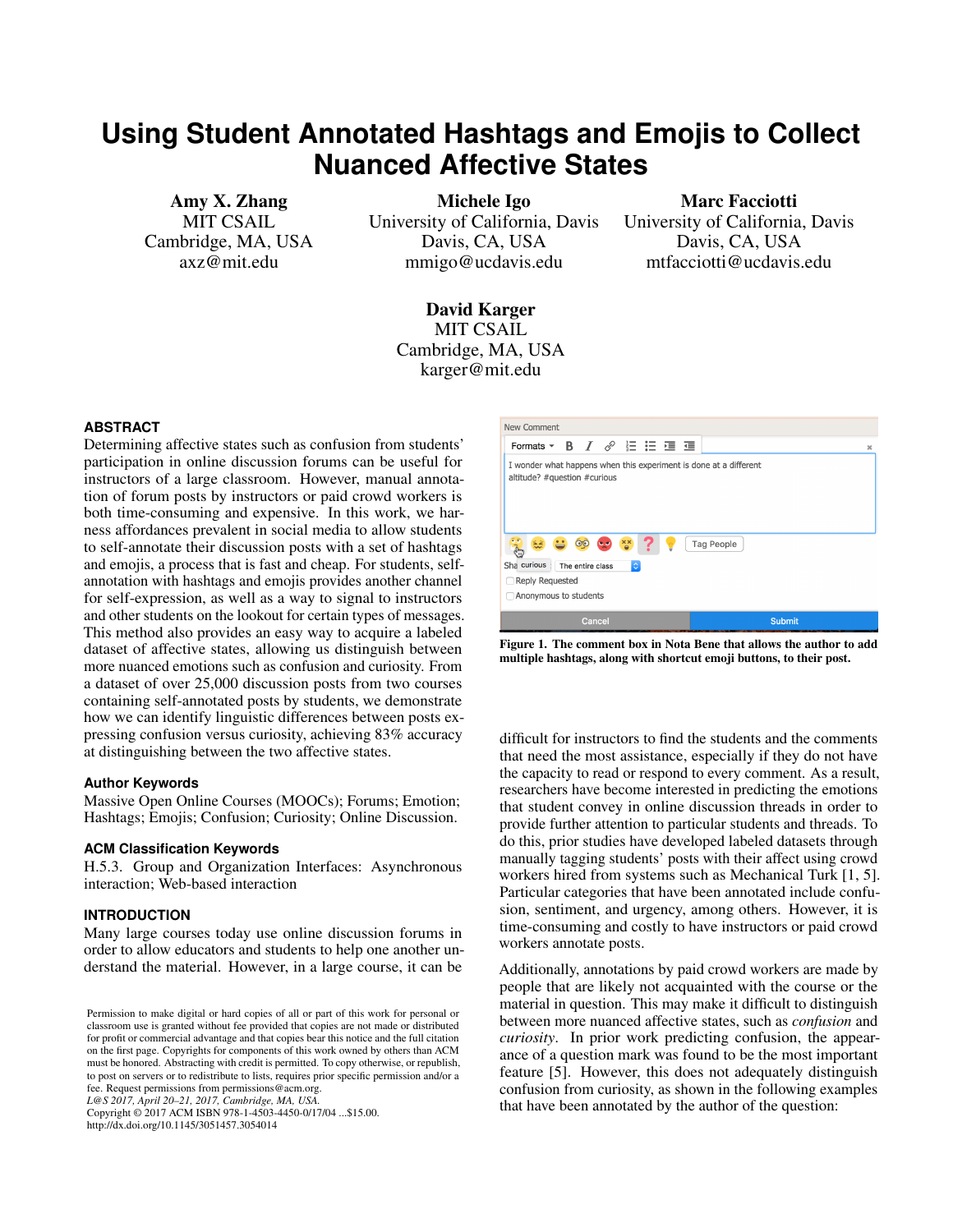- Curious: *I wonder why bacteria multiply so rapidly as opposed to other organisms? Could it be that they are mainly unicellular organisms?*
- Confused: *Why would ATP be higher in a cancer cell than in a white blood cell? I don't understand how this information helps us understand the cycle of ATP pools.*

This information, while perhaps difficult for paid annotators to infer, can be easily determined by the original poster, since they are intimately aware of their own feelings. We note that the *emotional* state of confusion, which is what we focus on, is different from a confused *understanding* of the material, which may be something best annotated by instructors. Given the nature of what we wish to collect, authors of the post may be a better source than crowd workers for gold data annotations.

To address these issues, we present a novel strategy of collecting annotations using student-provided hashtags and emojis. Self-annotated data from hashtags has been previously explored in the context of Twitter [\[2\]](#page-4-2) and used towards capturing subtle variations in sentiment. We choose this method as student authors may be one of the best sources regarding their own affective state. Additionally, students may be eager to self-annotate their posts as another form of self-expression or if they know that instructors or other students are using the information to go through posts. Finally, given the prevalence of social media, they are likely comfortable with using hashtags or emojis in online conversation already.

We develop an interface supporting self-coding (shown in Figure [1\)](#page-1-0), and from our deployment on a large discussion system, we collect a dataset of over 25,000 annotated posts. From this dataset, we show how we can develop models to distinguish between the affective states of confusion and curiosity at 83% accuracy. From this analysis, we are also able to learn indicative terms for each category. This suggests that there are indeed some lexical cues that can help convey curiosity versus confusion.

The contribution of our work is in presenting a practical strategy for collecting nuanced affective state in educational forums at scale. We additionally present a model to distinguish posts expressing confusion from posts expressing curiosity. Determining these nuanced affective states has ramifications for instructors aiming to provide interventions for their students, as an instructor would likely have different responses for a student expressing curiosity versus a student expressing confusion.

## **DATA COLLECTION**

We now describe the interface for collecting annotations as well as the annotated dataset that was collected.

## **Discussion Interface**

In the discussion system, buttons containing emojis appear below the comment textbox. As shown in Figure [1,](#page-1-0) clicking on an emoji adds a hashtag to the textbox. Students can write in their own hashtags but the emoji buttons provide a shortcut to a set of 8 default tags we chose with the help of instructors, as shown in Table [1.](#page-1-0) As can be seen, users can add as many hashtags as they like to their post. We deployed the buttons on

| Hashtag     | Count | Emoji     | Hashtag     | Count | Emoji                |
|-------------|-------|-----------|-------------|-------|----------------------|
| #interested | 5550  | $\bullet$ | #confused   | 2612  | $\tilde{\mathbf{z}}$ |
| #question   | 5493  |           | #idea       | 2464  |                      |
| #curious    | 5122  |           | #help       | 840   | $\times\times$       |
| $\#$ useful | 3311  |           | #frustrated | 172   | ৼৄ                   |

<span id="page-2-1"></span>Table 1. Hashtags and associated emoji in the discussion interface.

| <b>Hashtags</b>      | Count | <b>Hashtags</b>       | Count |
|----------------------|-------|-----------------------|-------|
| #curious #question   | 697   | #confused #help       | 321   |
| #curious #interested | 655   | #help #question       | 307   |
| #confused #question  | 601   | #confused #curious    | 239   |
| #interested #useful  | 540   | #interested #question | 221   |

Table 2. The top 8 pairs of hashtags that appear together in the same post.

Nota Bene  $(NB)^1$  $(NB)^1$  [\[6\]](#page-4-3), a textbook annotation system that classrooms can use to have threaded discussions "in the margins", or anchored to a particular place on a page. With a single click, students can create a private or public post anywhere in the margins of the course material. While reading, students can see each others' public posts and respond to them, and instructors can respond to all posts in the course. The system has generated over a million posts and has been used in thousands of courses by over a hundred thousand students.

## **Data**

The hashtag feature was rolled out to NB in the spring of 2016. While anyone using the system can make use of the buttons, we focus on the data provided by two courses using NB that explicitly encouraged students to use the hashtags. These included summer and fall quarter iterations of a course at University of California, Davis titled *Introductory Biology 2A*. Each iteration of the course enrolls over a thousand students. Reading assignments from textbooks were posted on NB, and course points were awarded for commenting in NB. The use of hashtags was not required for credit but was encouraged by the instructors as a means for communicating affect to others. From the two courses, 293,316 posts were made by 2,353 unique authors. 17.3% or 50,773 of these posts were replies to other posts. From the discussions, we extracted all the posts that contain a hashtag in the text of the post. From the two courses, we collected a total of 25,564 posts, 3,275 of which were replies, containing hashtags written by 1,356 unique authors. This constitutes 8.7% of all posts and 57.6% of all authors. In Table [1](#page-1-0) and Table [2,](#page-2-1) we show counts for each of the hashtags as well as the most frequent pairs of hashtags that appear in the same post.

## **CLASSIFYING CONFUSION VERSUS CURIOSITY**

While there are many use cases for our data, we now focus on the task of distinguishing confusion versus curiosity, an

<span id="page-2-0"></span>1 <nb.mit.edu>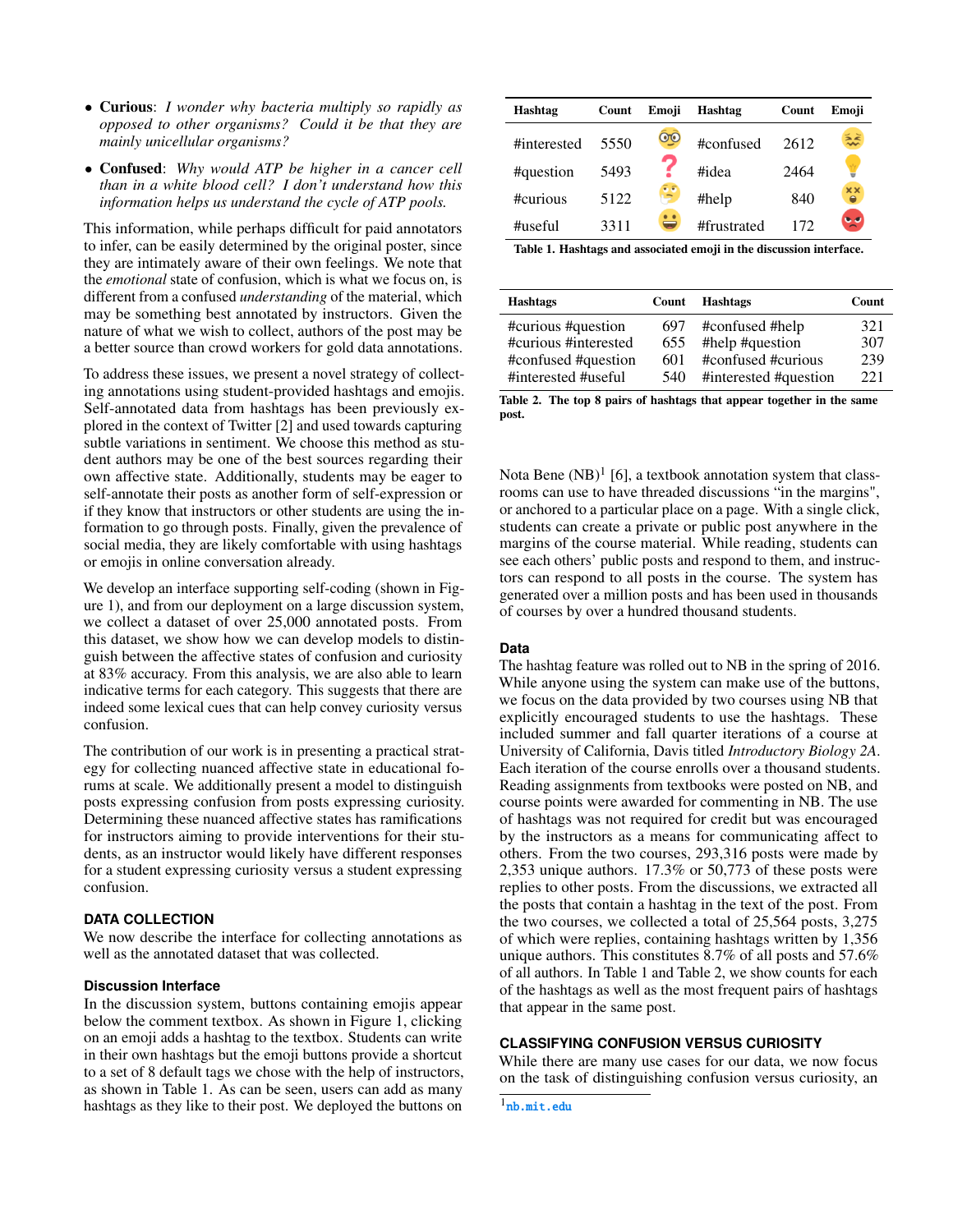| Model                    | Accuracy     | Precision    | Recall       | F1           | <b>AUC</b>   |
|--------------------------|--------------|--------------|--------------|--------------|--------------|
| <b>Baseline</b>          | 0.69         | 0.48         | 0.69         | 0.56         | (0.50)       |
| LR                       | 0.83         | 0.83         | 0.83         | 0.83         | 0.78         |
| <b>SVM</b><br><b>ADT</b> | 0.81<br>0.77 | 0.81<br>0.77 | 0.81<br>0.77 | 0.81<br>0.76 | 0.78<br>0.71 |
| <b>RF</b>                | 0.76         | 0.76         | 0.76         | 0.74         | 0.67         |

<span id="page-3-1"></span>Table 3. Results for predicting confusion versus curiosity posts across the different models.

| <b>Feature Set</b>             | Accuracy             | <b>Precision Recall</b> |                      | F1                   | AUC.                 |
|--------------------------------|----------------------|-------------------------|----------------------|----------------------|----------------------|
| All Features                   | 0.83                 | 0.83                    | 0.83                 | 0.83                 | 0.78                 |
| Content<br>Author<br>Sentiment | 0.79<br>0.71<br>0.68 | (179<br>0.70<br>0.64    | 0.79<br>0.72<br>0.68 | 0.78<br>0.69<br>0.58 | 0.72<br>0.61<br>0.52 |



issue of particular importance to instructors trying to target confused students or improve course materials. In the Introduction, we show an example of a post containing a #curious hashtag versus a post containing a #confused hashtag. As can be seen, both are posed as questions asking "why" a phenomenom occurs and might both be identified as "confused" by an outside annotator, though the author of the post labeled the first one as "curious".

As posts can have more than one hashtag, we gather all the posts that contain a #curious hashtag but no #confused hashtag and all posts that contain a #confused hashtag but no #curious hashtag. This led to 4,875 curious posts and 2,365 confused posts for a total of 7,240 posts, including replies. We also strip all hashtags from the posts.

## **Models**

We experiment with four different classification algorithms and compare the performance. The algorithms we choose are Logistic Regression (LR), Support Vector Machines (SVM) with a linear kernel, Adaptive Boosted Decision Trees (ADT), and Random Forests (RF). We use 10-fold cross validation and average the results. We also have a baseline which is simply tagging all posts as curious.

## **Features**

We make use of three feature categories.

Content: The first is unigrams from the text of the post. We use a word tokenizer that keeps punctuation as separate tokens. We also reduce words to their word stem using the Snowball stemmer. Finally, we use TF-IDF weighting, and set a minimum document frequency of 5 posts. Though we experimented with bigrams and trigrams, we found no improvements using these additional features.

Author: The second feature is the author of the post. This was chosen as some students may tend to post more curious or confused comments.

| <b>Curiosity</b> |                   | <b>Confusion</b> |                   |  |
|------------------|-------------------|------------------|-------------------|--|
| <b>Feature</b>   | <b>Importance</b> | <b>Feature</b>   | <b>Importance</b> |  |
| wonder           | 3.055             | confus           | 4.202             |  |
| curious          | 2.728             | understand       | 2.189             |  |
| remind           | 2.143             | write            | 1.913             |  |
| scientist        | 2.080             | strip            | 1.902             |  |
| g2               | 2.023             | wouldn           | 1.838             |  |
| interest         | 1.950             | sentenc          | 1.789             |  |
| telophas         | 1.850             | thought          | 1.729             |  |
| similar          | 1.756             | don              | 1.668             |  |
| cool             | 1.692             | explain          | 1.619             |  |
| fascin           | 1.677             | moment           | 1.603             |  |

Table 5. Important unigram word stem features for curiosity and confusion based on coefficients learned from a linear SVM.

Sentiment: The sentiment of the post may be related to curiosity versus confusion as curiosity has positive connotations while confusion has negative connotations. We calculate the frequency of positive and negative terms used in the post using Linguistic Inquiry and Word Count (LIWC) dictionaries<sup>[2](#page-3-0)</sup> [\[3\]](#page-4-4).

We also experimented with other feature categories that have been used in the past towards predicting confusion [\[5\]](#page-4-1) or engagement [\[4\]](#page-4-5), such as certainty and tentativeness, use of negation or personal pronouns, and use of cognitive processes or insight words, all using dictionaries taken from LIWC. While several of these features had weak correlations with the two categories, they did not yield improvements in our best performing model so we omit them here.

## **Results**

The LR model achieves the best accuracy score of 0.83 using all the features. However, as the dataset is unbalanced, area under the curve (AUC) may be more relevant, and here the LR and SVM models have the best score of 0.78. This constitutes a 28% absolute improvement in AUC over the baseline of 0.5.

Also, we note in Table [4](#page-3-1) that the LR model with only unigram features has an AUC of 0.72, while the model with only author features achieves a 0.61 AUC. This demonstrates that the content features are the most important towards making the prediction. A model without author features is useful for cases when there is no prior information about the authors on which to train, for instance when needing to annotate posts from a new iteration of a course with new students.

In Table [5,](#page-1-0) we show the most important unigram features for confusion and curiosity using coefficients determined by a linear SVM model. For the curiosity class, important word stems include "wonder" and "interest". This echoes prior work showing terms signifying cognition or application can predict engagement [\[4\]](#page-4-5), as curiosity is related to higher engagement. The terms "remind" and "similar" also suggest that the student is making comparisons to other topics. Finally, curiosity is positively correlated with positive emotion (Spearman's rank correlation,  $\rho = 0.115$ ,  $p < 0.0001$ ).

<span id="page-3-0"></span> $^2$ <https://liwc.wpengine.com>